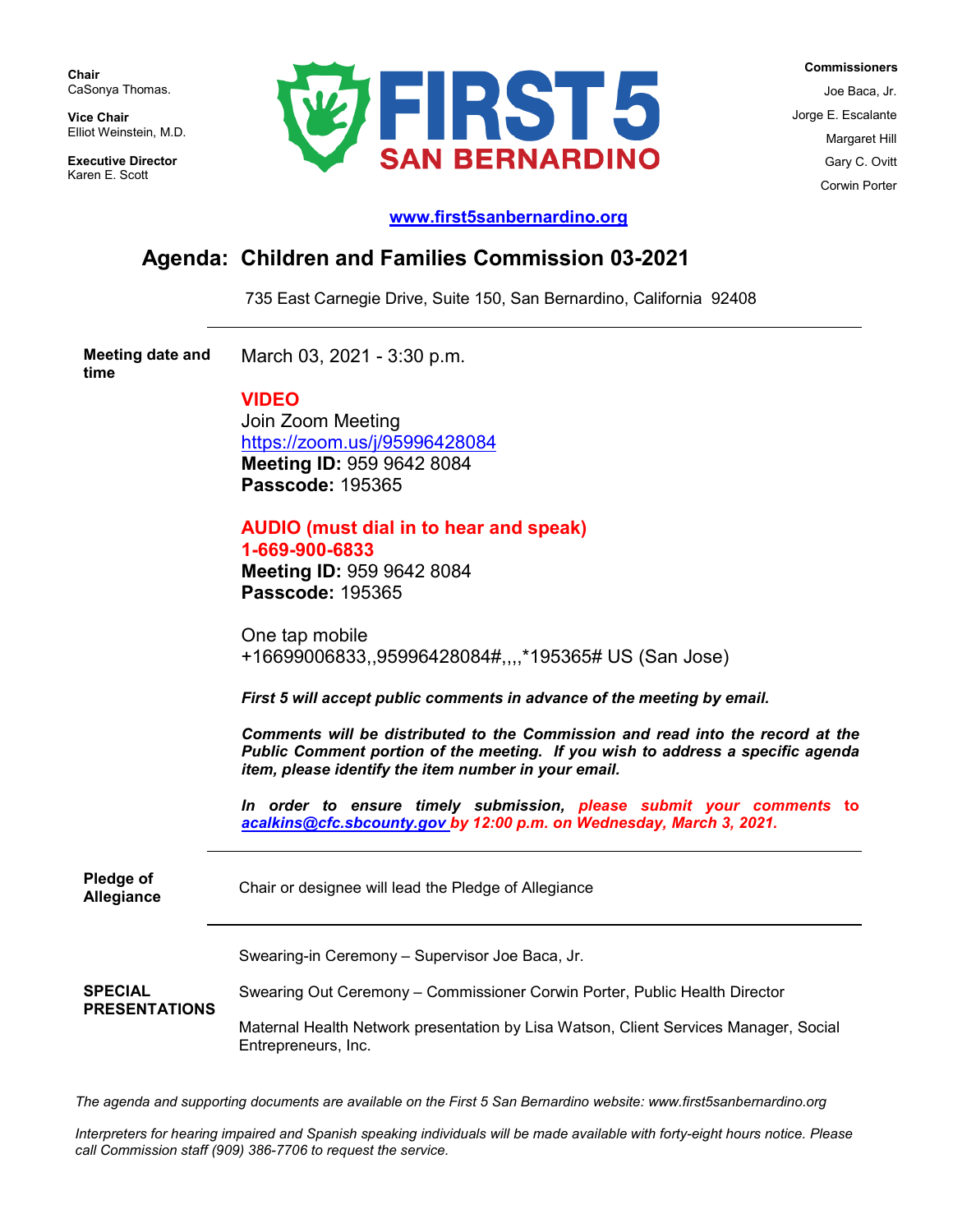| <b>Conflict of Interest</b> | Commission members shall review agenda item contractors, subcontractors, and agents,<br>which may require member abstentions due to conflict of interest and financial interests.                                                             |  |  |
|-----------------------------|-----------------------------------------------------------------------------------------------------------------------------------------------------------------------------------------------------------------------------------------------|--|--|
| <b>Disclosure</b>           | A Commission member with conflicts of interests shall state their conflict under the<br>appropriate item. A Commission member may not participate in or influence the decision<br>on a contract for which their abstention has been recorded. |  |  |
| Report                      | Executive Director's Report by Karen E. Scott                                                                                                                                                                                                 |  |  |
| <b>Report</b>               | Advisory Committee Report by Gary C. Ovitt, Chair                                                                                                                                                                                             |  |  |
| <b>Consent Item</b>         | The following consent items are expected to be routine and non-controversial and will be<br>acted upon by the Commission at one time unless any Commissioner directs that an item<br>be removed from the Consent Agenda for discussion.       |  |  |

| ltem No. | <b>CONSENT</b>                                                                                                      |
|----------|---------------------------------------------------------------------------------------------------------------------|
|          | Approve Minutes of January 6, 2021 Commission Meeting<br>(Presenter: Ann M. Calkins, Executive Assistant, 386-7706) |

| Item No.       | <b>DISCUSSION</b>                                                                                                                                                                                                                                                                                       |
|----------------|---------------------------------------------------------------------------------------------------------------------------------------------------------------------------------------------------------------------------------------------------------------------------------------------------------|
| $\overline{2}$ | Approve and authorize issuance of a Request for Qualifications for an Auditor (RFQ 21-03)<br>to conduct and prepare an annual audit and report of First 5 San Bernardino's financial<br>statements for Fiscal Years 2020-2025.<br>(Presenter: Debora Dickerson-Sims, Chief Financial Officer, 386-7706) |

| Item No. | <b>INFORMATION</b>                                                                                                                                                                                                                                                                                                                                                                                                  |
|----------|---------------------------------------------------------------------------------------------------------------------------------------------------------------------------------------------------------------------------------------------------------------------------------------------------------------------------------------------------------------------------------------------------------------------|
| 3        | Receive information on First 5 San Bernardino's Changing Landscape: Impacts and<br>Opportunities 2020-2021 Report.<br>(Presenter: William Kariuki, Staff Analyst II, 386-7706)                                                                                                                                                                                                                                      |
| 4        | Receive information update on Prop 10 and Prop 56 revenue for Fiscal Year 2020-2021.<br>(Presenter: Debora Dickerson-Sims, Chief Financial Officer, 386-7706)                                                                                                                                                                                                                                                       |
| 5        | Receive information on approval of employment contract entered into by the County of San<br>Bernardino upon request by the Children and Families Commission Executive Director for<br>Arminda H. Loewenstein to provide services to the Children and Families Commission as<br>an Accountant II effective February 13, 2021 through February 12, 2024.<br>(Presenter: Karen E. Scott, Executive Director, 386-7706) |
| 6        | Receive information on the cooperative agreement with Community Action Partnership of<br>San Bernardino County to receive funding for \$16,500 to implement the California's Earned<br>Income Tax Credit project and develop a partnership with United Way of California.<br>(Presenter: Karen E. Scott, Executive Director, 386-7706)                                                                              |

*The agenda and supporting documents are available on the First 5 San Bernardino website: www.first5sanbernardino.org*

*Interpreters for hearing impaired and Spanish speaking individuals will be made available with forty-eight hours notice. Please call Commission staff (909) 386-7706 to request the service.*